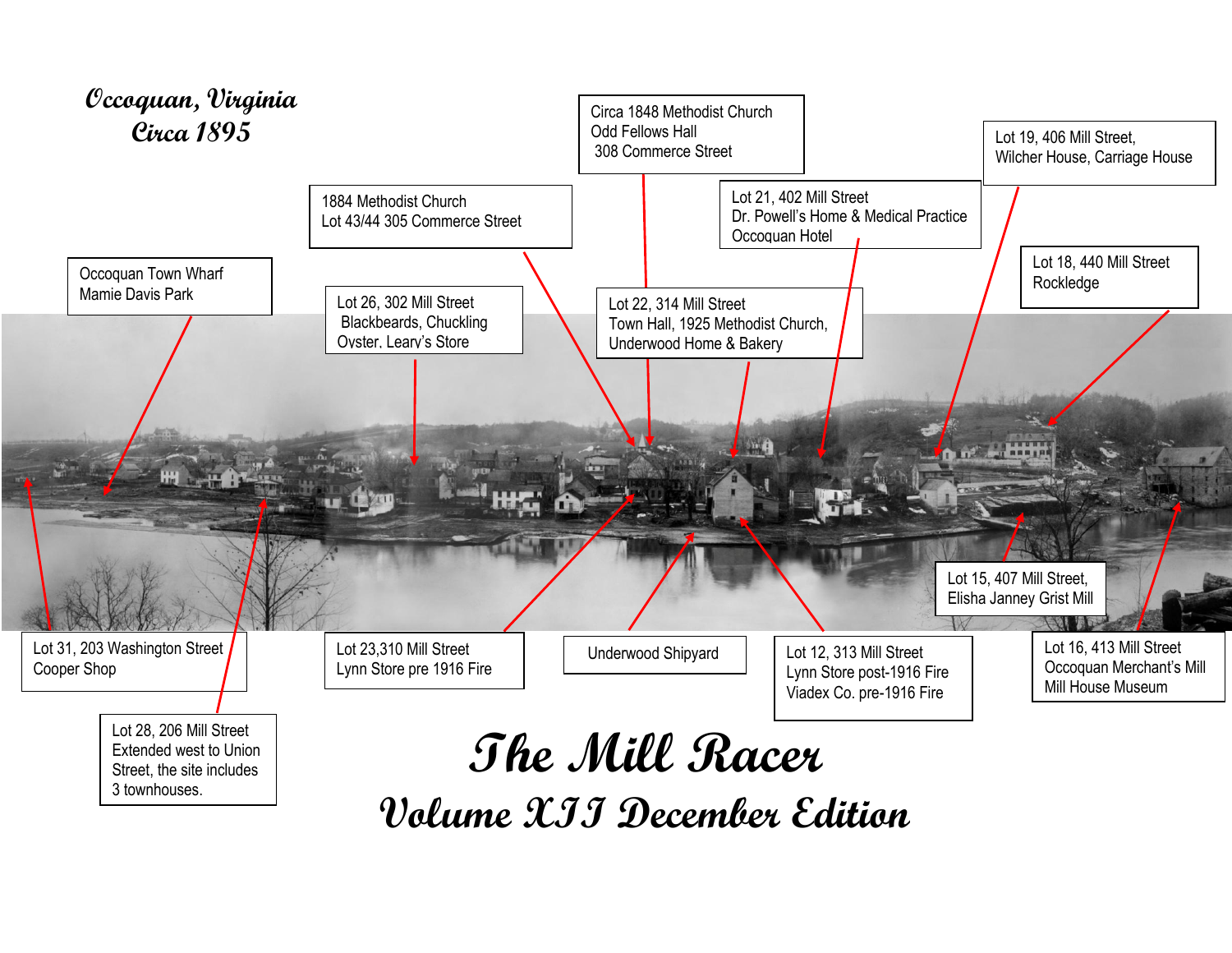#### **Oral History Notes**

In the beginning of 2014 I included oral history notes in the winter newsletter from Fred & Edson Lynn, compiled by Martha Lynn. Recently I came across another file of oral history notes. Again they included Fred Lynn along with Mamie Davis, Mrs. Jessie Payne and Bine Cross. There is more description in these notes and some details not mentioned in the earlier group of notes. Any little notes in blue I added to help the reader locate some of the buildings and sites. I hope I'll get some feedback about the location of Carter's blacksmith shop and meat shop, and the Occoquan Bank. The townscape is included with several locations pointed out, and again the 1804 plat. **Dolores**

#### **Old Buildings in Occoquan Excerpt, Minutes of Gen. Membership Meeting January 27, 1970**

The program consisted of reminiscences of Occoquan before the fire (1916) by Miss Mamie Davis and Mr. Fred Lynn.

Miss Mamie recalled the barges that would come two or three times a year from

Philadelphia to take ties; the tunnel from Rockledge to the "carriage house" on the hill back of the Wilcher house (406 Mill Street), and the fact that she and other

children of the village played in the two story brick carriage house. She remembered a cookie shop at Poplar Lane and Washington Street operated by the Smoots, who had come from Culpeper; the tannery on Tanyard Hill, as well as a store on that road and a pump on Mt. High Street as a source of water.

Mr. Lynn remembered that the Work House was opened in 1910 (1908); that prisoners came to Woodbridge by train, were marched to Occoquan and then ferried across the Occoquan River to the present brick yard site (Occoquan

Regional Park). He conducted an imaginary tour into the village, coming by wagon or carriage down Tanyard Hill, stopping first at the tubs (half-barrels) placed by the townspeople and supplied by a pipe from the hill to water thirsty horses. The first place of business entering the town was Carter's blacksmith shop, displaying the sign "I trust in the Lord; everybody else pays cash." Next door was the Occoquan Bank, then Carter's meat shop; Mrs. Slack's millinery Store (Lot 58). There was a shop where presently the Frame House is (Lot 39). (Note: Stage Door in 1979).

Across from the present Blackbeard's Inn (1979, Chuckling Oyster) (Lot 26) was the residence of the Carters; four families lived on Lot 26 in a type of townhouse. Where Hall's Funeral Home (309 Mill Street) is there was a 5&10 cent store. Lynn's store (Lot 23) was next to the present Town Hall. There was a ship yard on the street. Underwood's (Lot 22) had a brick oven to bake bread, with a long pole to pull loaves out. Where the present Lynn's store (313 Mill Street) is located was the Viadex Co., which manufactured direction-



Carriage House? Wilcher House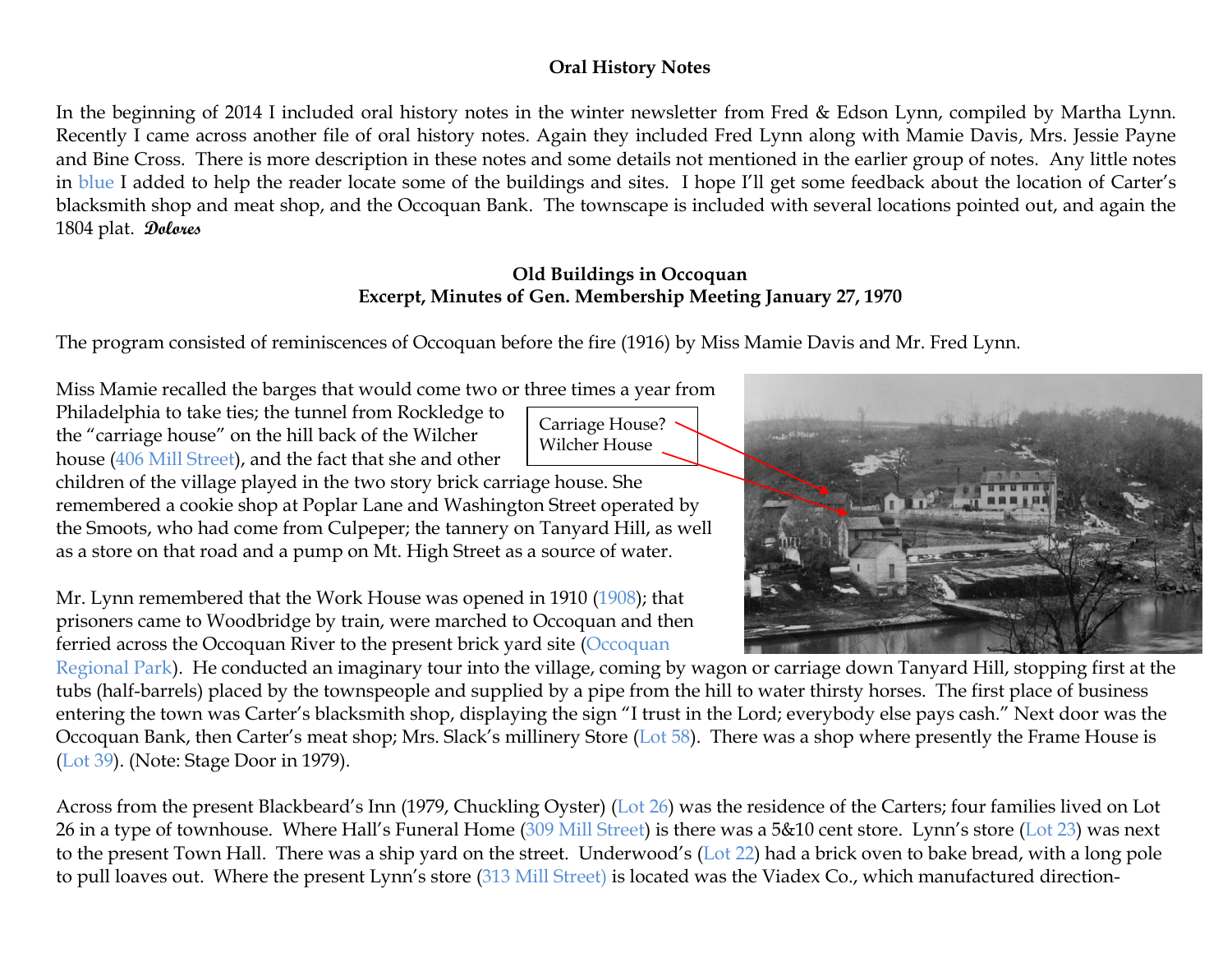finding devices in the days before there were road maps and route signs along the highways. Next to that was Boyce's Oyster House, where there was always an oyster boat tied up. Dr. Powell had a 22-room home(Lot 21) where Jessie Payne lives now; people would come to him for treatment and he would keep them until well, maintaining their horses in his own livery stable. Next to him was the home of the Hammills (Lots 19  $\&$  20), relatives of those who ran the Hammill hotel (Lot 40) around the corner. Smoots ran a jewelry store where the bank is (308 Mill Street).

There would be wagons lined up stretching clear out of town, loaded with railroad ties and logs and grain, to be put on waiting ships. There was the "country mill" next to the bridge, where people would bring enough wheat to be ground into a barrel of flour, the miller would take part of the middlings for his labor, and then the flour would be carried back home on the wagon it came in. The original Janney Mill was where the old apartment house was. The Ellicott mill was 5 stories high. Water came down by a race almost to the present Wilcher House and then across the road to turn the mill wheels. Three-masted schooners would come in loaded with grain, have it milled and put into barrels which were loaded back on to the ships. Where the water pumping station is there used to be iron foundries, as well as a cotton mill (1828) which was destroyed in the Civil War (1862).

Everything that has ever happened to the town the river has been responsible for. The railroad was the first cause of loss of business because there was no more water traffic. A lot of cord wood was always piled up on the Fairfax side for loading on longboats, to be taken to Washington. Most of the ships that came in were three-masted, with no motor; would be poled in if the wind would not move them. The wharves used to be lined with fishing boats and people would come from Leesburg, Orange, Warrenton, etc., to carry home a wagon load of herring for salting. "We children would clean them for 10 cents a hundred." The ferry landing on the Fairfax side was where Wallace Lynn's house now stands. The Hammill burial ground was where the brick yard is, but some of the graves have been moved. Whatever we do, we must protect the river.

## Miss Mamie 1/31/1979

#### Old Lyric Theater (403 Mill Street)

This was formerly the site of the Ledman Building, with a store on the first floor and apartments upstairs; destroyed by the fire on August 26, 1916 (per Edson Lynn's recollections to Nellie Curtis in April 1971)

Miss Mamie's House, 202 Commerce Street-Lot 62. She thinks this was built about 1858; her father bought it from "Aunt Ruth" in 1898 The living room was originally 2 rooms (old partition mark can still be seen in the ceiling) with 2 small rooms on the second floor. What is now her dining room was a store. The back living room and porch were later add-ons.

### **Notes from conversation with Mrs. Jessie Payne of Occoquan, March 27, 1979**

201 Union Street (Lot 27) The house was built in 1918 using prison labor for rental by Mr. & Mrs. Harry Slack. (Mr. Slack was an undertaker in Occoquan, operating from a small building opening on what is now known as Poplar Alley., his home being nearby (Lot 58). This house adjoined property of Mrs. Betty (Tillman) Carter which Jessie and her husband Elmer E. Payne bought from Mrs. Carter's stepson Harry Carter after Mrs. Carter died. The Carter house had been on the corner of Mill & Union, so with the Slack house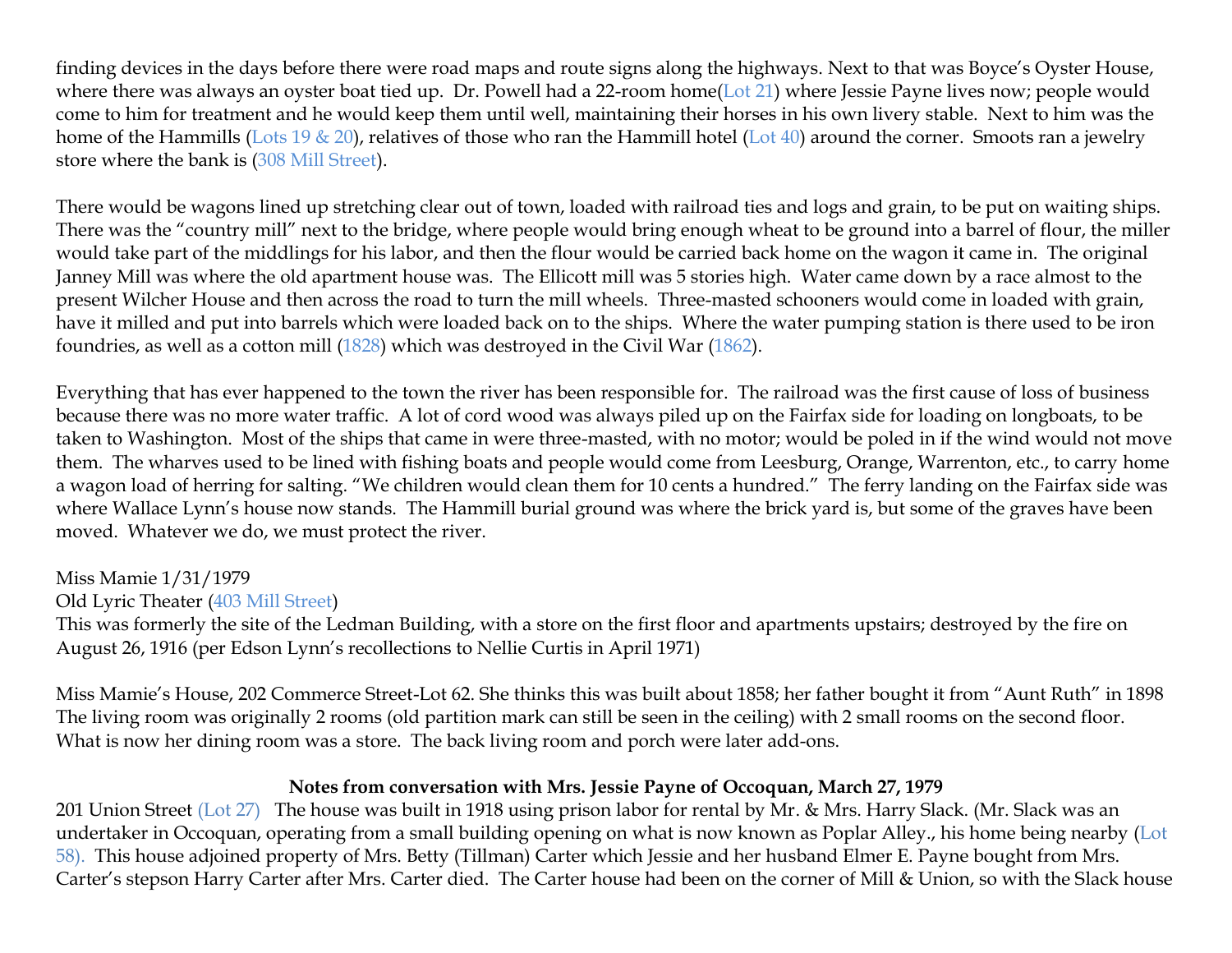and the Carter property they owned land all the way to the corner of Mill and Union; plus a piece of land the Paynes bought from R.S. Hall to straighten up the lot. Mr. Payne built a number of edifices on the lot, which are now occupied as various shops (Riverfront General, Mountain Valley Handicrafts and others). As she remembers, there had been a barbershop on Union Street about where "Village Americana" now stands (201 Union) before Slacks had the present building erected in 1918. Jessie Payne sold 201 Union to Myron & Donald Lynn when she bought her present home. (The Slack home was on corner of Union and Commerce, built over the creek (Ballywhack) (foundation stone still there; house was torn down some years ago; Mrs. Harry (Martha) Slack had a millinery shop in her house at that location) (Lot 58).

206 Mill Street (Lot 29), now known as Waterfront Antiques (former Petellat house) Walter Carter was the original owner of this house but Jessie Payne does not know when it was built. Mrs. Gertie Slack had a shack on a piece of property along Mill Street which Howard Petellat bought. (See notes on talk with Mrs. Cross)

Notes from Bine Cross: Between 206 Mill Street and the corner of Union and Mill, and facing on Mill, there were three narrow, tall houses. Bine lived in the first one for awhile with her Aunt (on the corner, owned by Tilman Carter, whose wife was called Miss Betty- their daughter was Bernice Carter, then Mrs. Bob Insco, now Mrs. Robert Brenner (he is brother to Jessie (Mrs. Elmer E.) Payne.

Walter, Tilman and Harry Carter were brothers-Dickie Carter is son of Harry.

203 Union Street (Lot 39), Colchester Shoppe. Mrs. Payne does not know when this house was built, probably before 1900. Dr. Malcom lived here during WWI, and practiced veterinary medicine before he moved to the prison complex. Dr. Malcolm's wife was Ada Carter, daughter of Giles Carter who had operated a store and butcher shop on the first floor before 206 Mill Street Corner of Union and Mill Streets

the Malcolm's moved into the house; Duty, George and Elmer Cross and their parents lived upstairs over the store and butcher shop. Giles Carter had owned this building, then moved to a house where Pearl Lacey's yard is now, on Union above Commerce. Giles Carter also owned the Mooney house (304 Commerce).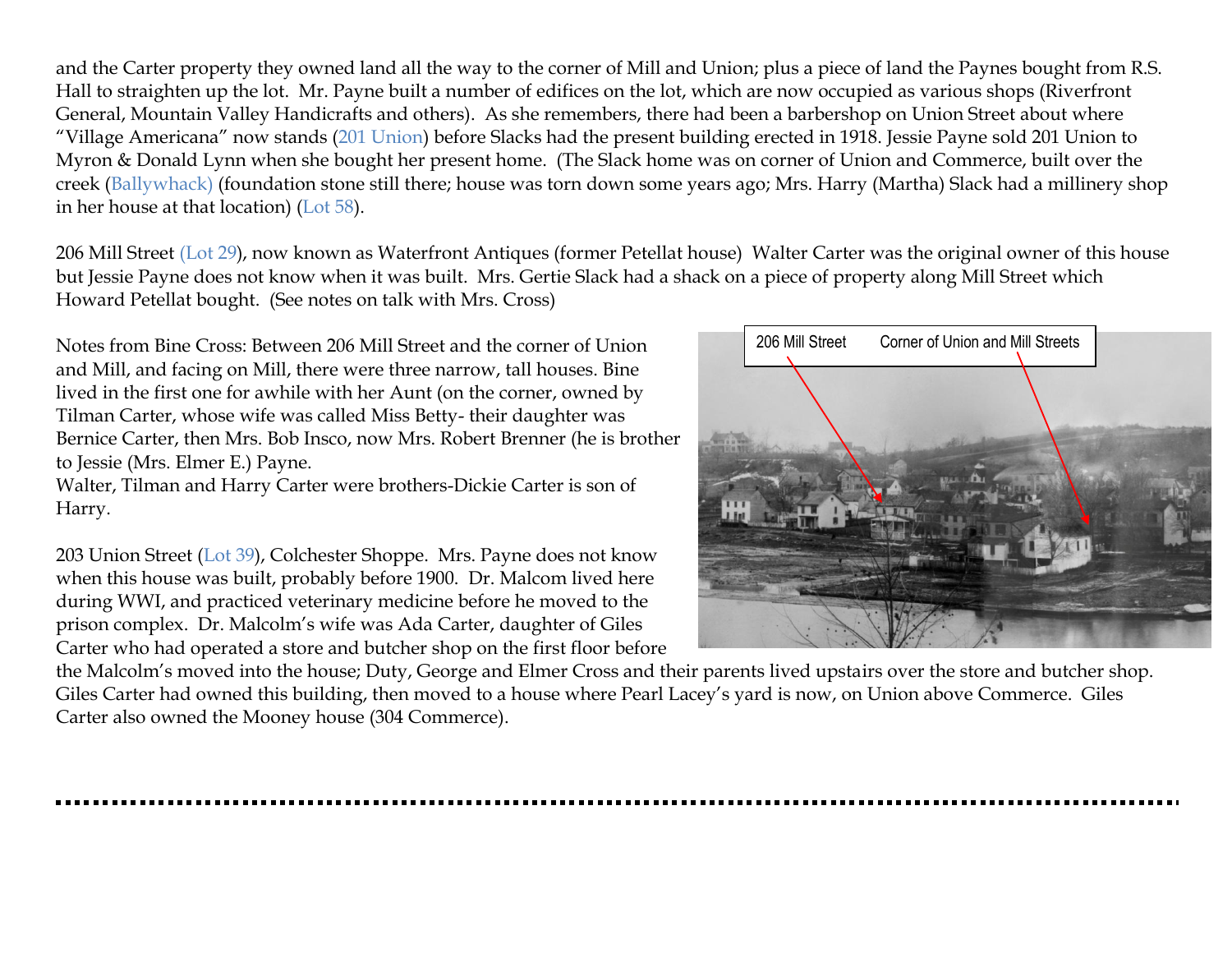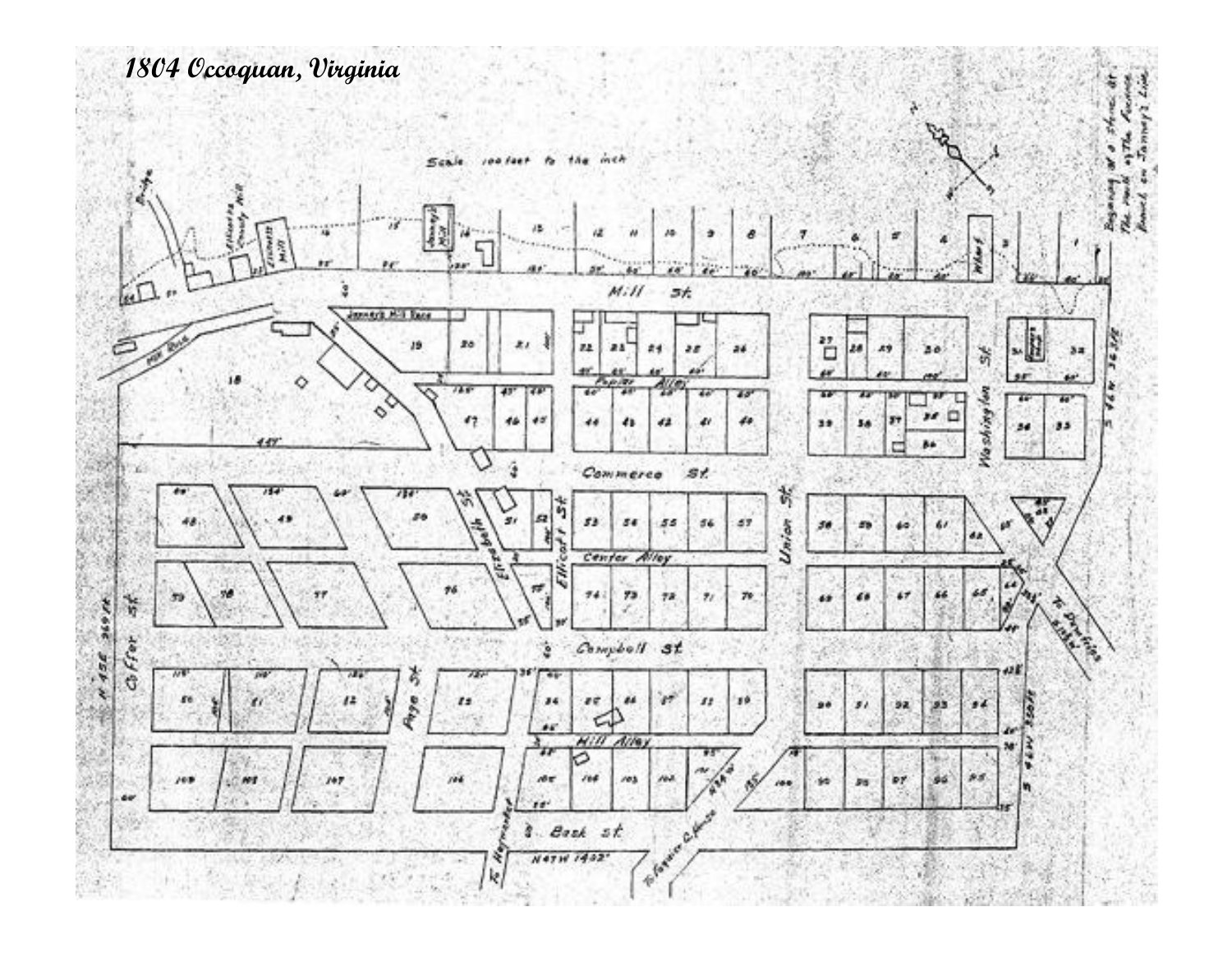#### **Looking Forward**

![](_page_5_Picture_1.jpeg)

So much time is spent looking back through the years here at the museum that sometimes we need to not only look forward, but not dwell on the minor bumps on our daily road. If there hadn't been visionaries like John Ballendine and Nathaniel Ellicott, who hit plenty of speed bumps, Occoquan might not be the town it is today. Ballendine created Occoquan by purchasing 20 acres of land and building the first mill, a large iron furnace, and the house we know as Rockledge. If he didn't have vision and determination, he may have turned and ran when a local resident, George Washington, threatened to sue him over a misunderstanding of an iron purchase.

![](_page_5_Picture_3.jpeg)

Ellicott in 1797, with his own money, built a bridge in Occoquan and a road leading people to his river crossing. We may never have had a river crossing in town had Ellicott not competed with the Mason bridge at the Colchester to Woodbridge crossing which was built in the same year.

As 2014 ends, we can look forward to 2015 and the creation of a beautiful park at the west end of Mill Street. There has been noise, dust, dirt, truck traffic and the accompanying irritations associated with a project this size. The end product will be more than worth those day to day bumps in the road! A waterfront park to enjoy the scenic beauty of the Occoquan River is something most of us never dreamed of. We will have a beautiful walk along the riverfront to watch the herons and eagles fly overhead, a place to enjoy a relaxing picnic and a site for quiet moments to reflect during a busy day.

![](_page_5_Picture_6.jpeg)

Occoquan residents, business owners and visitors to this beautiful riverfront town will have so much to enjoy, the beauty of a scenic riverfront, delightful restaurants, unique shopping, and a rich history of people with vision who strive toward a future of prosperity for their town.

The three pictures on the left are from November 11, 2014 as the old pipe bridge is being removed. The view of the river is open up to the dams.